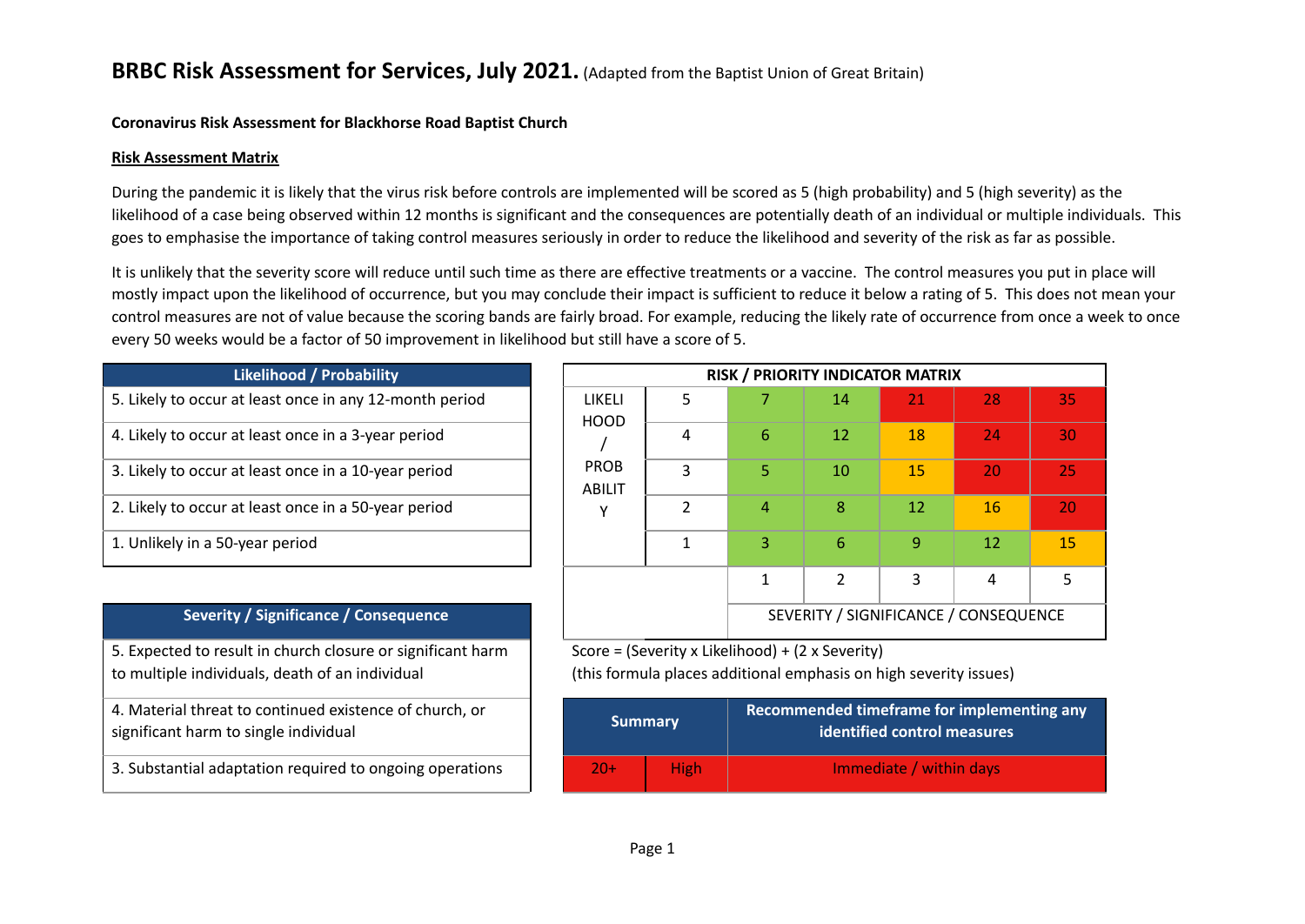| 2. Minor adaptation required to ongoing operations | $15 - 19$ | Medium | Within weeks             |
|----------------------------------------------------|-----------|--------|--------------------------|
| 1. Inconvenience to ongoing operations             |           | LOW    | Whenever viable to do so |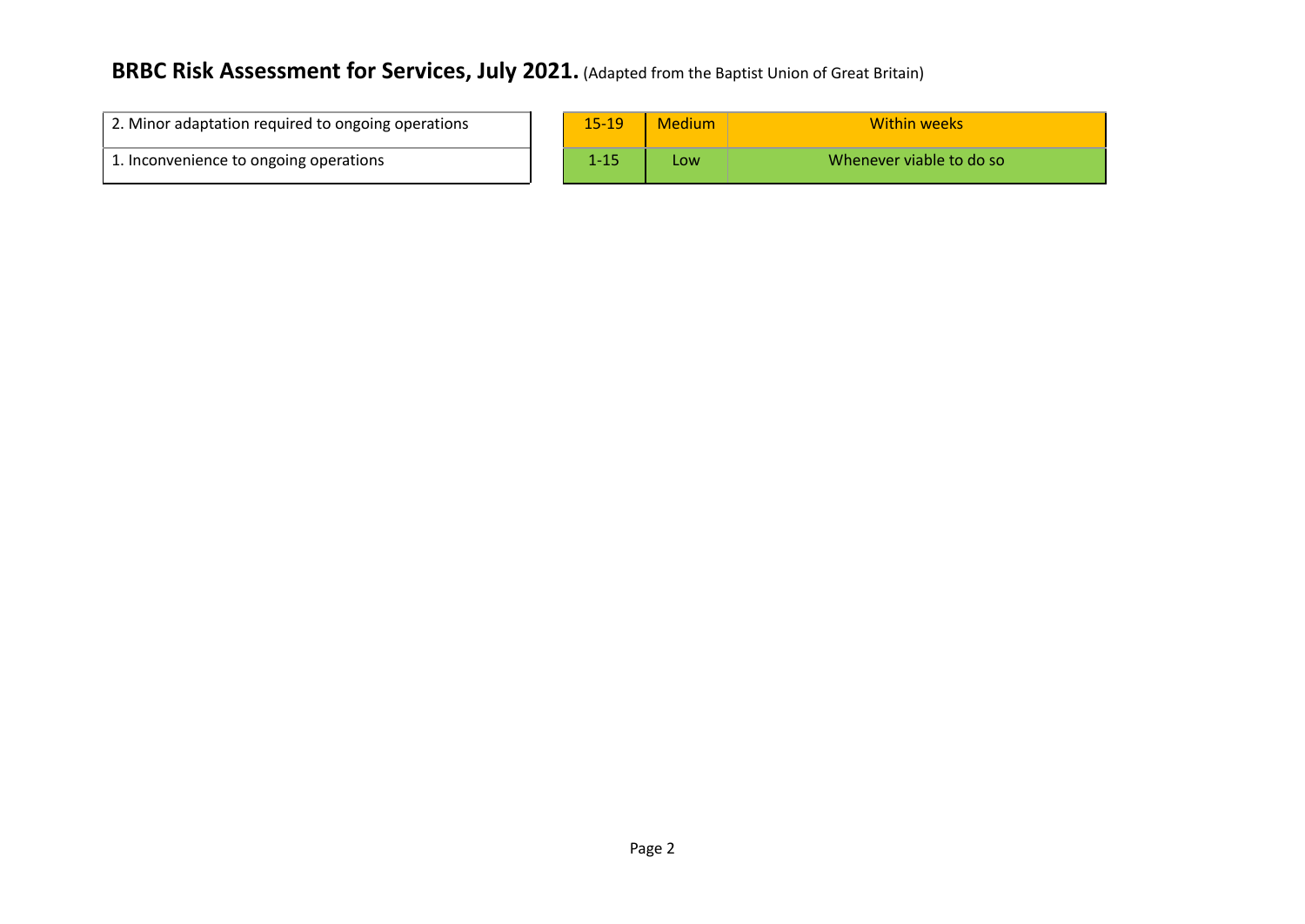| <b>Risk:</b>              |                                                               | Coronavirus entering the premises and potentially infecting users of the building |  |                          |                     |    |  |  |  |  |
|---------------------------|---------------------------------------------------------------|-----------------------------------------------------------------------------------|--|--------------------------|---------------------|----|--|--|--|--|
| Persons at risk           | Ministers, leaders, members, attendees, contractors, cleaners |                                                                                   |  |                          |                     |    |  |  |  |  |
|                           | Likelihood                                                    |                                                                                   |  |                          | Likelihood          |    |  |  |  |  |
| <b>Risk Rating before</b> | Severity                                                      |                                                                                   |  | <b>Risk Rating after</b> | Severity            |    |  |  |  |  |
| control measures          | Overall Risk                                                  | 85,                                                                               |  | control measures         | <b>Overall Risk</b> | 25 |  |  |  |  |

| <b>Control Measures</b>                                                                                                                                            | Control in<br>place (Y/N) | Person<br>Responsible | <b>Comments</b>                                                                                                                                                                                       |
|--------------------------------------------------------------------------------------------------------------------------------------------------------------------|---------------------------|-----------------------|-------------------------------------------------------------------------------------------------------------------------------------------------------------------------------------------------------|
| Ask everyone symptomatic not to attend                                                                                                                             | Υ                         | <b>Ministers</b>      | Through church email, signs at the building &<br>reminders in the service                                                                                                                             |
| All attendees asked to follow government guidance on<br>2.<br>self-isolation after symptoms and/or positive test/contact<br>tracing/returning from foreign travel. | Υ                         | <b>Ministers</b>      | Through church email, signs at the building &<br>reminders in the service                                                                                                                             |
| Verbal symptom checks on entry<br>3.                                                                                                                               | Υ                         | <b>Stewards</b>       | Have you, or anyone in your household, had a high<br>fever, persistent dry cough and/or loss of taste or smell<br>in the last 14 days? Have you been asked to self isolate<br>by NHS track and trace? |
| Ask those who vulnerable to consider whether to attend in<br>4.<br>person                                                                                          | $\mathbf v$               | <b>Minsters</b>       | Recognise it's their risk but we encourage them to<br>consider if they should attend.                                                                                                                 |
| Everyone to use hand sanitiser on entry to the building<br>5.                                                                                                      | Υ                         | <b>Stewards</b>       | Dispensers in place at entrances.                                                                                                                                                                     |
| Action Plan in place in case and communicated to leaders as<br>6.<br>in event of Coronavirus case known to enter premises                                          | Υ                         | <b>Ministers</b>      | Adopt BU action plan, circulate to leaders, copies in<br>the hall.                                                                                                                                    |
| Undertake a pre-service checklist<br>7.                                                                                                                            | ٧                         | <b>Stewards</b>       | To be completed before each service                                                                                                                                                                   |
| Display suitable posters to ask people with symptoms not to<br>8.<br>enter the building                                                                            | Y                         | <b>Ministers</b>      | Part of "welcome" poster                                                                                                                                                                              |
| All contractors to complete the 'Contractor Checklist'<br>9.                                                                                                       |                           |                       |                                                                                                                                                                                                       |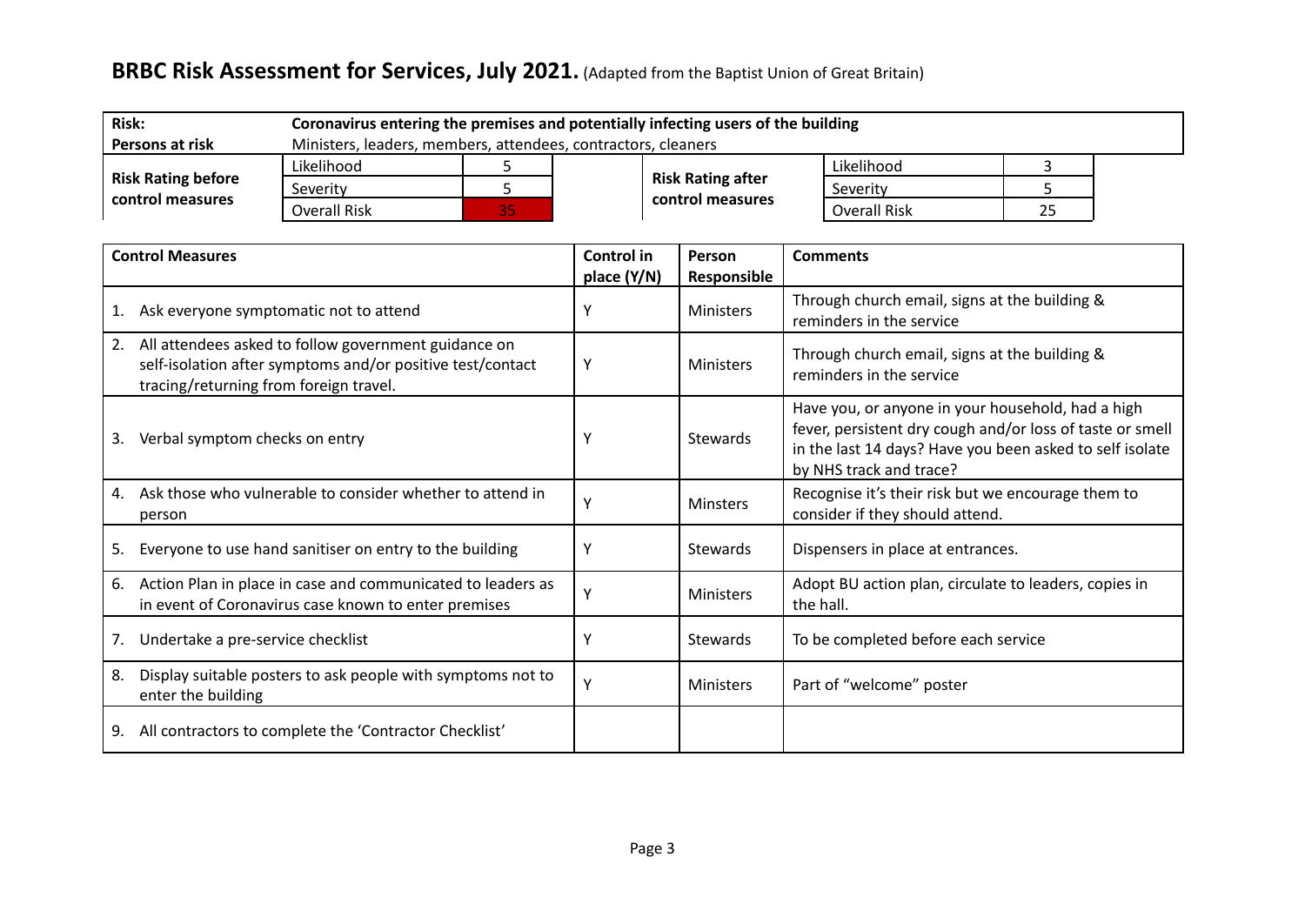| <b>Risk:</b>              | Transmission of Coronavirus to an individual direct from infected person |    |  |                          |                     |    |  |  |  |
|---------------------------|--------------------------------------------------------------------------|----|--|--------------------------|---------------------|----|--|--|--|
| Persons at risk           | Ministers, leaders, members, attendees, contractors, cleaners            |    |  |                          |                     |    |  |  |  |
|                           | Likelihood                                                               |    |  |                          | Likelihood          |    |  |  |  |
| <b>Risk Rating before</b> | Severity                                                                 |    |  | <b>Risk Rating after</b> | Severity            |    |  |  |  |
| control measures          | Overall Risk                                                             | 35 |  | control measures         | <b>Overall Risk</b> | 25 |  |  |  |

| <b>Control Measures</b>                                                                                                               | Control in  | Person                                                | <b>Comments</b>                                                                                         |
|---------------------------------------------------------------------------------------------------------------------------------------|-------------|-------------------------------------------------------|---------------------------------------------------------------------------------------------------------|
|                                                                                                                                       | place (Y/N) | Responsible                                           |                                                                                                         |
| One-way system of flow through building to avoid pinch<br>1.<br>points where necessary                                                | N           | <b>Stewards</b>                                       | Not possible to have a one way system. Stewards to<br>ensure no bunching up at entrance and exit times. |
| Signage in place to remind people of safe practices<br>2.                                                                             |             | <b>Ministers</b>                                      | Displayed on the way in and in the hall.                                                                |
| Ventilation maximised to disperse virus particles.<br>3.                                                                              |             | <b>Ministers</b>                                      | Windows and entrance door to be kept open.                                                              |
| Singing is allowed while wearing a face covering.<br>4.                                                                               |             | Ministers &<br>Service<br>Leaders                     | Church informed through email, signs and service<br>leader reminding during a service.                  |
| All attendees asked to wear a face covering.<br>5.                                                                                    |             | <b>Ministers</b>                                      | Informed through church email and signs displayed.                                                      |
| Ask attendees to greet one another with a smile or fist bump<br>6.<br>rather than hugs and handshakes.                                |             | <b>Ministers</b>                                      | Informed through church email and signs displayed.                                                      |
| Keep blocks of chairs for family groups 1m apart.                                                                                     |             | <b>Ministers</b>                                      | Capacity is increased while still allowing some social<br>distancing.                                   |
| No refreshments will be served and people will be<br>8.<br>encouraged to socialise outside the building at the end of the<br>service. | Y           | Ministers,<br>Service<br>Leaders &<br><b>Stewards</b> | Informed through church email and reminders at the<br>end of services.                                  |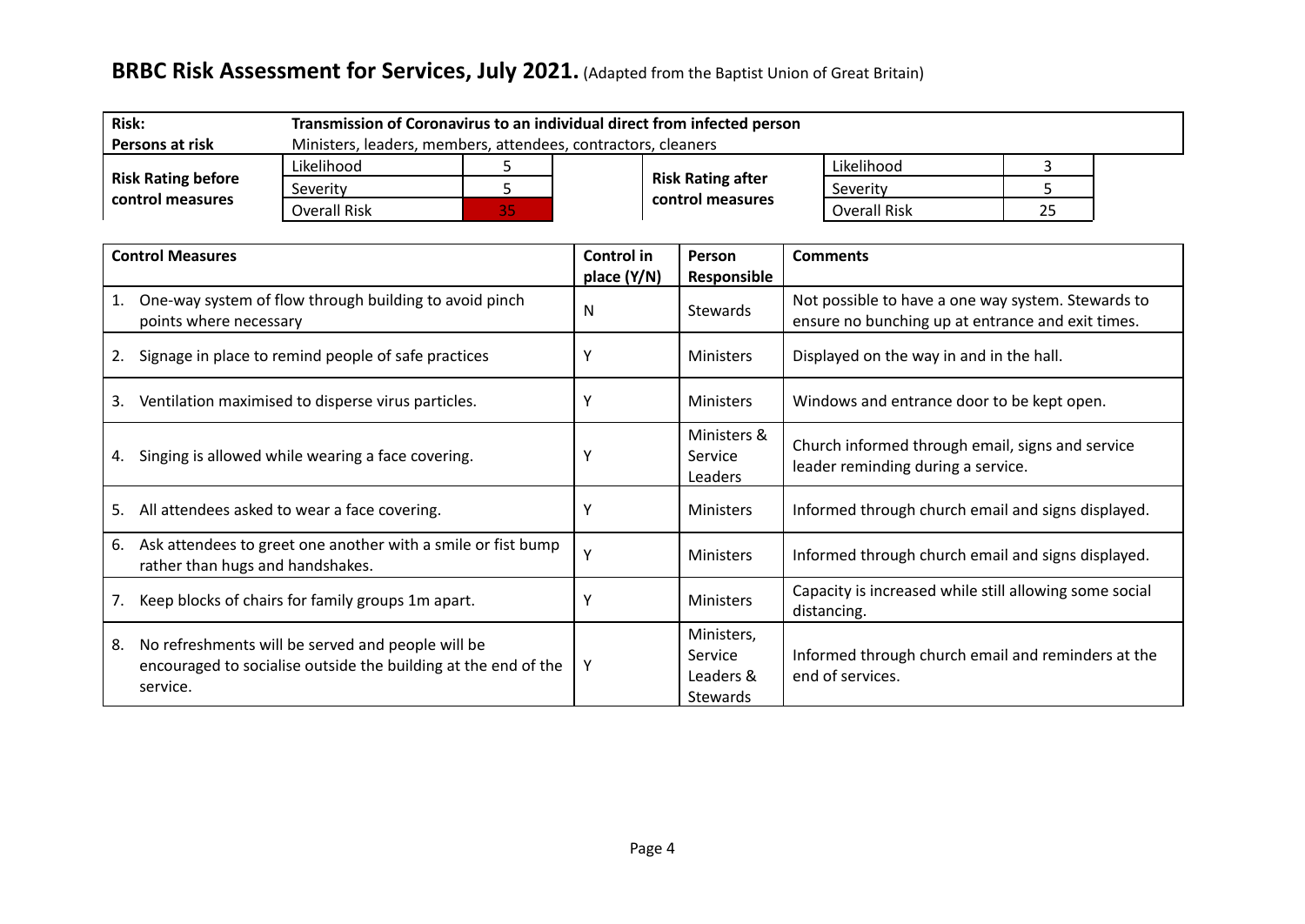| <b>Risk:</b>              | Transmission of Coronavirus to an individual via a contaminated surface/item (excluding toilet facilities) |    |  |                          |                     |    |  |  |  |
|---------------------------|------------------------------------------------------------------------------------------------------------|----|--|--------------------------|---------------------|----|--|--|--|
| <b>Persons at risk</b>    | Ministers, leaders, members, attendees, contractors, cleaners                                              |    |  |                          |                     |    |  |  |  |
|                           | Likelihood                                                                                                 |    |  |                          | Likelihood          |    |  |  |  |
| <b>Risk Rating before</b> | Severity                                                                                                   |    |  | <b>Risk Rating after</b> | Severity            |    |  |  |  |
| control measures          | Overall Risk                                                                                               | 35 |  | control measures         | <b>Overall Risk</b> | 25 |  |  |  |

|    | <b>Control Measures</b>                                                                                                                                                      | Control in<br>place (Y/N) | Person<br>Responsible                | <b>Comments</b>                                                                                                                                         |
|----|------------------------------------------------------------------------------------------------------------------------------------------------------------------------------|---------------------------|--------------------------------------|---------------------------------------------------------------------------------------------------------------------------------------------------------|
| 1. | Doors kept open where possible to reduce contact with door<br>handles (may not be appropriate for fire safety or to maintain<br>suitable temperature)                        | Y                         | <b>Stewards</b>                      | Doors open at service start & end. Through doors into<br>the hall kept open.                                                                            |
|    | Regular cleaning of surfaces likely to be touched regularly<br>with appropriate disinfectant.                                                                                | ٧                         | Cleaner                              | Done after Sunday service.                                                                                                                              |
| 3. | No passing of collection plate/bag and collection not counted<br>for 72 hours after service.                                                                                 | Υ                         | Treasurer                            | A box for collecting cash near the exit to be emptied<br>into an envelope which will be sealed and put in the<br>safe to be counted the following week. |
| 4. | Building thoroughly cleaned between uses                                                                                                                                     | Υ                         | Cleaner                              | After Sunday service                                                                                                                                    |
| 5. | No distribution of bibles or other books - attendees asked to<br>bring their own and take them away with them.                                                               | Υ                         | Service<br>Leader &<br>Tech Team     | Words displayed on the screen                                                                                                                           |
| 6. | Microphones and other equipment kept to a single individual                                                                                                                  | Υ                         | <b>Tech Team</b><br>& Music<br>Group | Except for the lectern mic as we don't have capacity.                                                                                                   |
| 7. | Undertake the 'Pre-Service Checklist' and where appropriate<br>Cleaning Checklist for suspected Coronavirus contamination<br>(Appendix 3 of Guidance on Re-opening churches) | Υ                         | <b>Ministers</b><br><b>Stewards</b>  |                                                                                                                                                         |
| 8. | Keep Register of attendees                                                                                                                                                   |                           | <b>Ministers</b><br><b>Stewards</b>  | Stewards to check on entry.                                                                                                                             |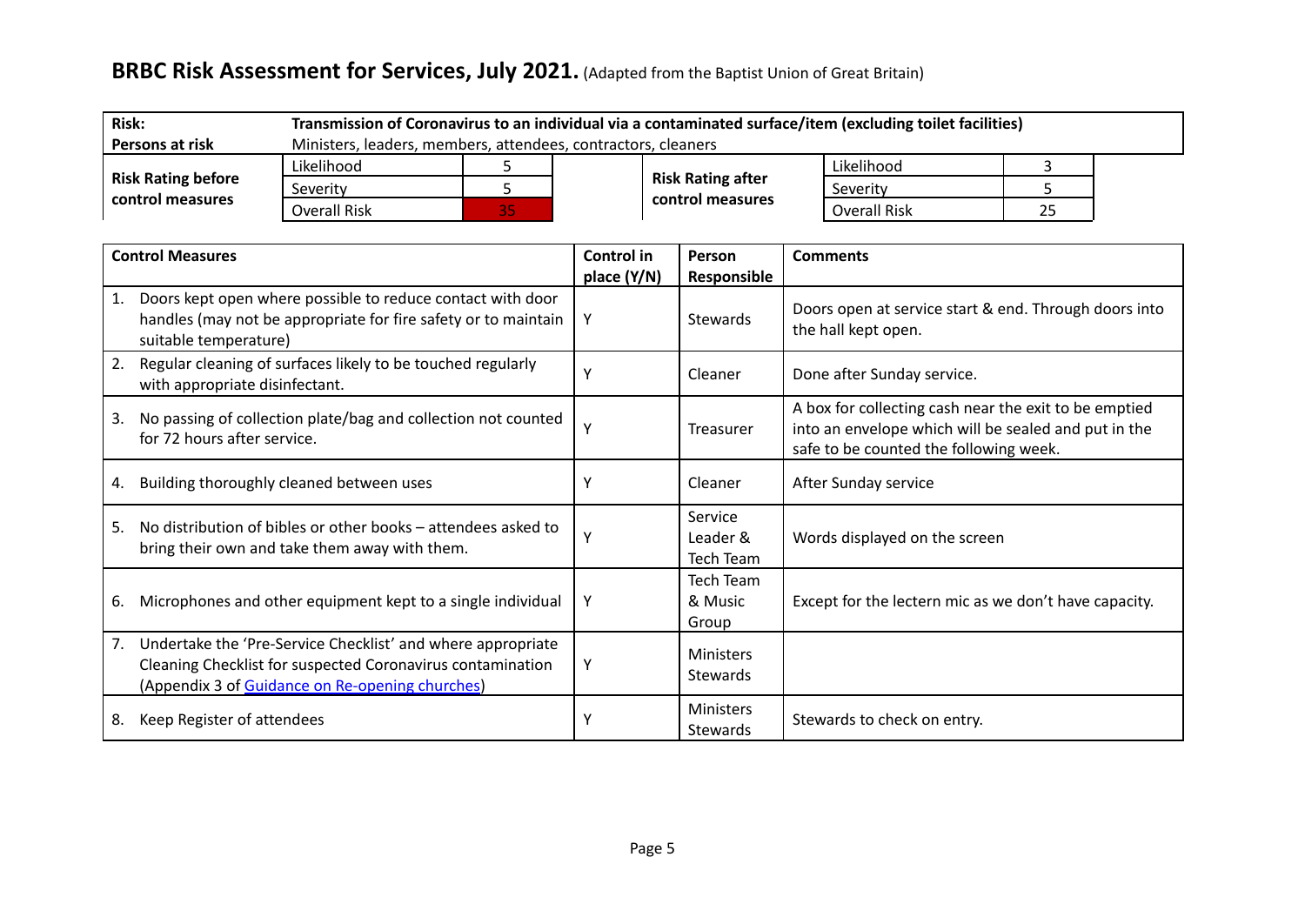| <b>Risk:</b>              | Transmission of Coronavirus to an individual via toilet facilities |    |  |                          |                     |    |  |  |  |
|---------------------------|--------------------------------------------------------------------|----|--|--------------------------|---------------------|----|--|--|--|
| Persons at risk           | Ministers, leaders, members, attendees, contractors, cleaners      |    |  |                          |                     |    |  |  |  |
|                           | Likelihood                                                         |    |  |                          | Likelihood          |    |  |  |  |
| <b>Risk Rating before</b> | Severity                                                           |    |  | <b>Risk Rating after</b> | Severity            |    |  |  |  |
| control measures          | Overall Risk                                                       | 35 |  | control measures         | <b>Overall Risk</b> | 25 |  |  |  |

| <b>Control Measures</b> |                                                                                                                  | Control in<br>place (Y/N) | Person<br>Responsible | <b>Comments</b>                                                   |
|-------------------------|------------------------------------------------------------------------------------------------------------------|---------------------------|-----------------------|-------------------------------------------------------------------|
|                         | Regular cleaning of surfaces likely to be touched regularly<br>with appropriate disinfectant.                    |                           | Cleaner               |                                                                   |
|                         | Toilets supplied with soap/hand sanitiser and disposable<br>paper towels or dryers (not a reusable linen towel). |                           |                       | Soap & disposable paper towels in place.                          |
| 3.                      | Implement regime for regular waste disposal from toilets.                                                        |                           | Cleaner               | Part of the cleaning regime.                                      |
| 4.                      | Setup appropriate policies for use of toilets (e.g. limited<br>numbers at one time, children accompanied)        |                           | <b>Ministers</b>      | One cubicle in the female toilet blocked off, signs<br>displayed. |
| 5.                      | Undertake a 'Pre-Service Checklist' and where appropriate                                                        |                           | <b>Stewards</b>       |                                                                   |
|                         | Cleaning Checklist for suspected Coronavirus contamination                                                       | ν                         | <b>Ministers</b>      |                                                                   |
|                         | (Appendix 3 of Guidance on Re-opening churches)                                                                  |                           | <b>Cleaners</b>       |                                                                   |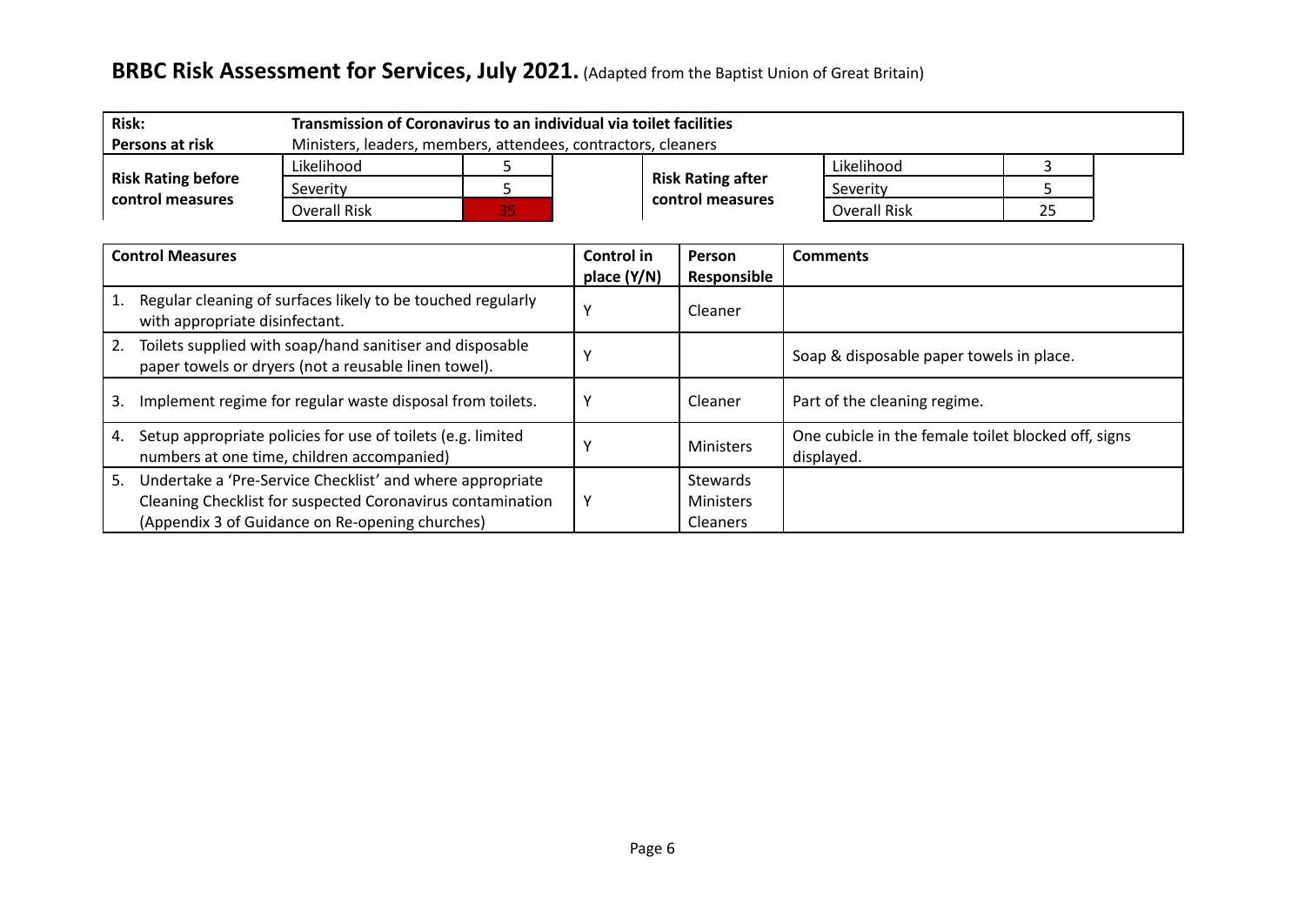| <b>Risk:</b>                                  | Transmission of Coronavirus to an individual via contaminated waste |     |  |                          |                     |    |  |
|-----------------------------------------------|---------------------------------------------------------------------|-----|--|--------------------------|---------------------|----|--|
| <b>Persons at risk</b>                        | Cleaners and anyone else handling waste                             |     |  |                          |                     |    |  |
|                                               | Likelihood                                                          |     |  |                          | Likelihood          |    |  |
| <b>Risk Rating before</b><br>control measures | Severity                                                            |     |  | <b>Risk Rating after</b> | Severity            |    |  |
|                                               | Overall Risk                                                        | 85) |  | control measures         | <b>Overall Risk</b> | 25 |  |

| <b>Control Measures</b>                                                                                                                                                            | Control in       | Person                      | <b>Comments</b>                 |
|------------------------------------------------------------------------------------------------------------------------------------------------------------------------------------|------------------|-----------------------------|---------------------------------|
|                                                                                                                                                                                    | place (Y/N)      | Responsible                 |                                 |
| All waste to be handled appropriately, observing good<br>hygiene practices.                                                                                                        |                  | Cleaner                     |                                 |
| Anyone handling waste to be trained in suitable working<br>2.<br>practices                                                                                                         |                  | Ministers                   | Walk through cleaning guidance. |
| All waste handled with suitable PPE (see cleaning guidance<br>3.<br>for details).                                                                                                  |                  | Cleaner                     |                                 |
| All bins lined with disposable liners<br>4.                                                                                                                                        |                  | Cleaner                     |                                 |
| Lidded bins operated by foot-pedal to be provided<br>5.                                                                                                                            | <b>Y &amp; N</b> |                             | Some bins are open.             |
| Where a known/suspected case of coronavirus has been<br>6.<br>present all waste to be double bagged prior to disposal and<br>kept for 72 hours prior to disposal in general waste. | Υ                | <b>Ministers</b><br>Cleaner |                                 |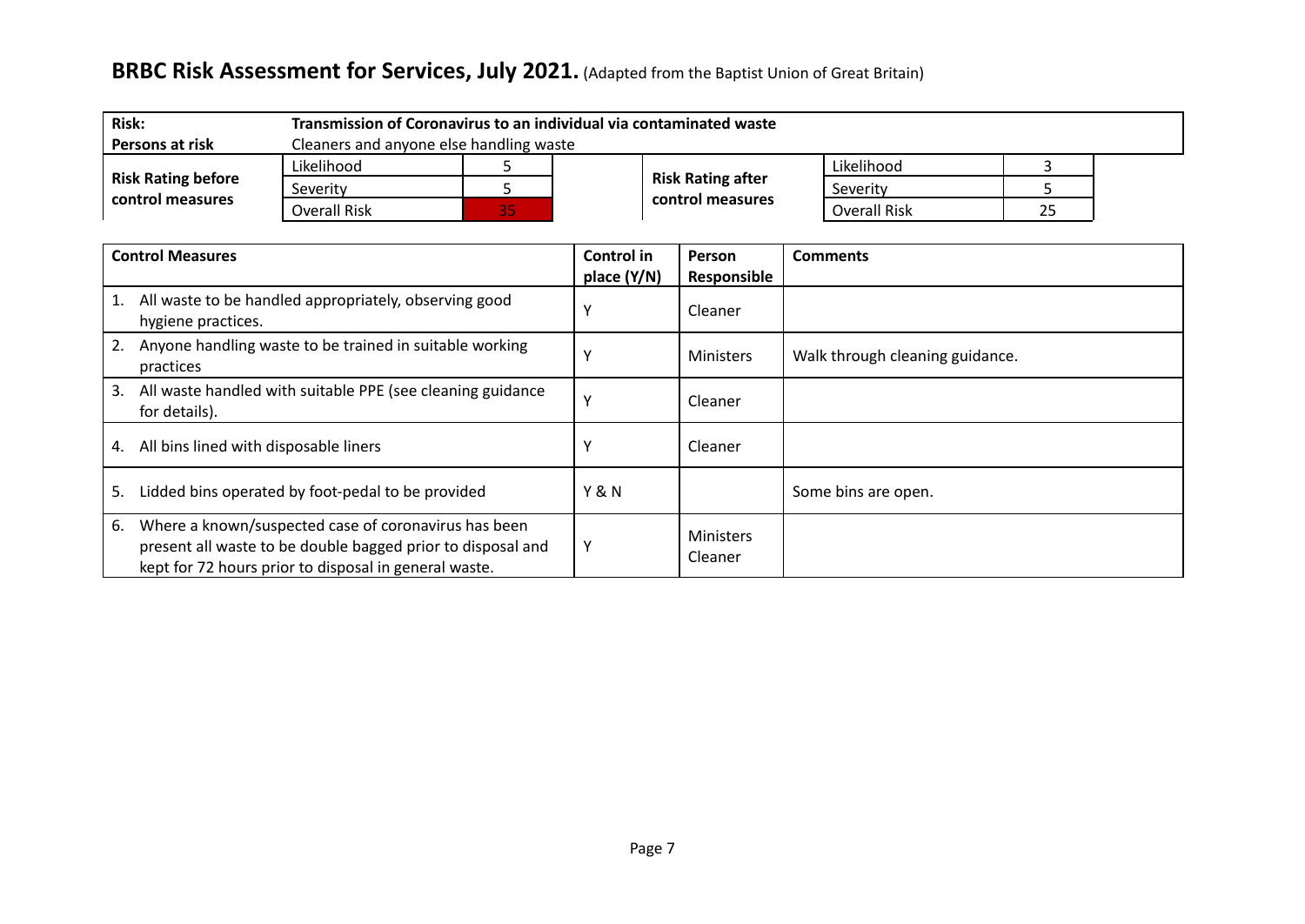| <b>Risk:</b>                                  | Transmission of Coronavirus to an individual via working in the church building |    |  |                          |                     |    |  |
|-----------------------------------------------|---------------------------------------------------------------------------------|----|--|--------------------------|---------------------|----|--|
| Persons at risk                               | Ministers, leaders, members, attendees, contractors, cleaners                   |    |  |                          |                     |    |  |
| <b>Risk Rating before</b><br>control measures | Likelihood                                                                      |    |  |                          | Likelihood          |    |  |
|                                               | Severity                                                                        |    |  | <b>Risk Rating after</b> | Severity            |    |  |
|                                               | Overall Risk                                                                    | 35 |  | control measures         | <b>Overall Risk</b> | 25 |  |

| <b>Control Measures</b>                                                                                                             | Control in<br>place (Y/N) | Person<br>Responsible     | <b>Comments</b>                                   |
|-------------------------------------------------------------------------------------------------------------------------------------|---------------------------|---------------------------|---------------------------------------------------|
| Use remote working tools to avoid in-person meetings where<br>possible.                                                             |                           | Meeting<br><b>leaders</b> |                                                   |
| Restrict attendance of individuals at meetings to those<br>2.<br>absolutely necessary and maintain social distancing<br>throughout. |                           | <b>Meeting</b><br>leaders |                                                   |
| Avoid transmission during meetings, for example, by avoiding<br>3.<br>sharing pens and other objects.                               |                           | Attendees                 |                                                   |
| Provide hand sanitiser in rooms used for meetings.<br>4.                                                                            |                           | <b>Ministers</b>          | Dispensers available in the building              |
| Hold meetings in well-ventilated rooms when practical.<br>5.                                                                        |                           | Meeting<br>leaders        | Use main halls rather than office or prayer room. |
| For areas where regular meetings take place, use floor<br>6.<br>signage to help people maintain social distancing.                  |                           | <b>Ministers</b>          | Tape on floors marking 2m.                        |
| Implement cleaning procedures for goods and items entering<br>7.<br>the premises.                                                   | N                         |                           |                                                   |